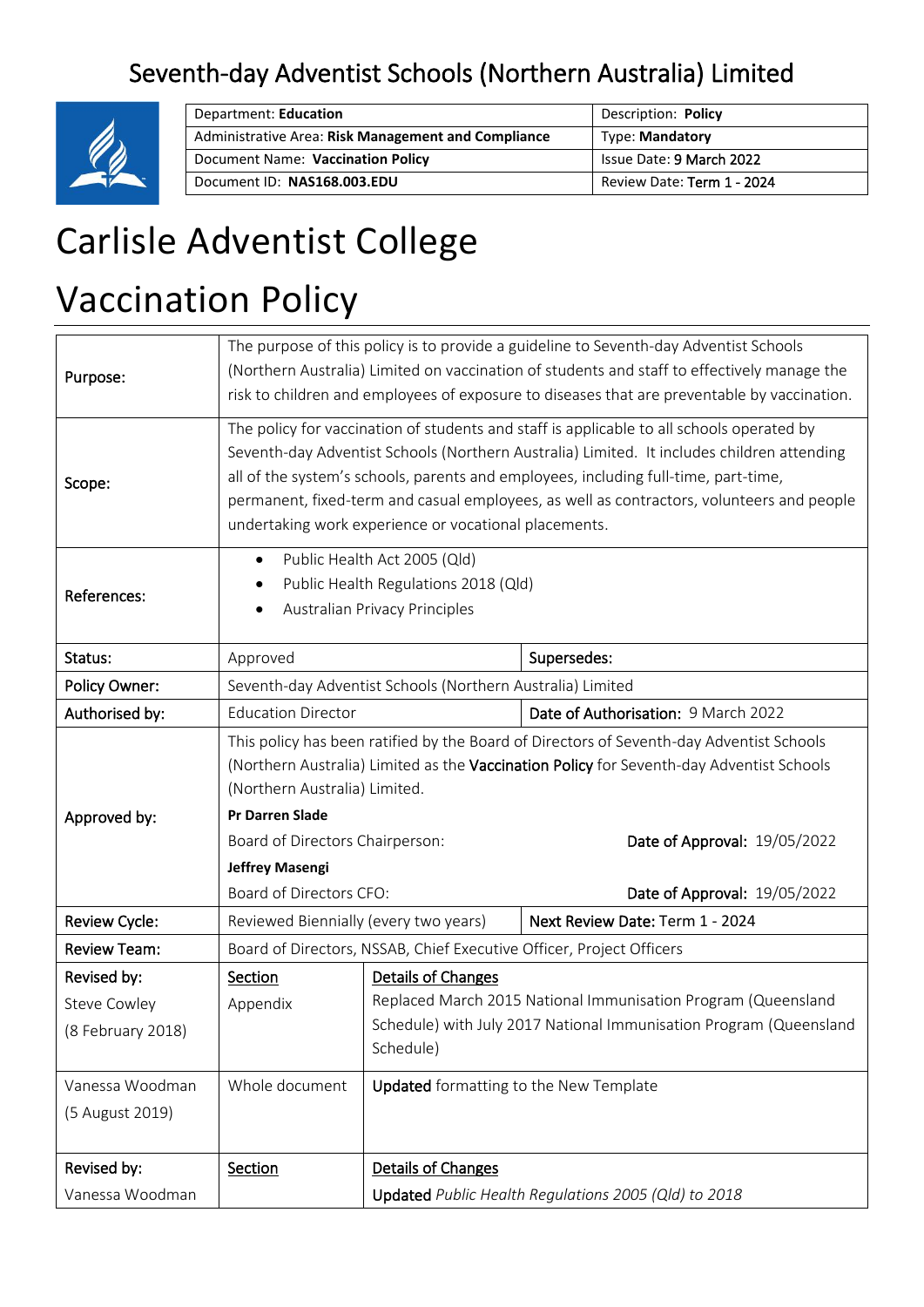# Seventh-day Adventist Schools (Northern Australia) Limited



| Department: Education                               | Description: Policy        |  |  |
|-----------------------------------------------------|----------------------------|--|--|
| Administrative Area: Risk Management and Compliance | <b>Type: Mandatory</b>     |  |  |
| Document Name: Vaccination Policy                   | Issue Date: 9 March 2022   |  |  |
| Document ID: NAS168.003.EDU                         | Review Date: Term 1 - 2024 |  |  |

| (5 August 2019) | Title page -      | Updated ECEC reference to 'ELS' and Added 'Infectious Disease' Policy        |
|-----------------|-------------------|------------------------------------------------------------------------------|
|                 | References        | Removed reference to SDAS(SQ)Ltd Enrolment & Orientation Policy              |
|                 |                   | and Record Retention which are school based level policies.                  |
| Vanessa Woodman | Section 2 -       | Updated Reference for Contagious condition to Public Health                  |
| (5 August 2019) | Definitions       | Regulations 2018 (Qld), Sch 4, Part 2                                        |
| Vanessa Woodman | Section 3.1.1 &   | Updated 'Immunisation' Policy to say 'Vaccination' Policy                    |
| (5 August 2019) | 3.1.3             |                                                                              |
| Vanessa Woodman | Section 6 -       | Replaced July 2017 National Immunisation Program (Queensland                 |
| (5 August 2019) | Appendices        | Schedule) to April 2019 Immunisation Schedule Queensland                     |
| Vanessa Woodman | Title page -      | Added 'Schools' to 'WH&S Policy Statement                                    |
| (9 March 2022)  | References        | Updated 'Illness & Infectious Disease Policy' to 'Early Childhood            |
|                 |                   | Immunisation Policy'                                                         |
| Vanessa Woodman | Section $1.1.1$ & | Updated 'vaccination age milestone' from Year 8 to Year 7                    |
| (9 March 2022)  | 3.1.1             |                                                                              |
| Vanessa Woodman | Section 2         | Immunisation history statement:                                              |
| (9 March 2022)  |                   | Deleted 'Childhood' from Australian Immunisation Register (AIR)              |
|                 |                   | <b>Updated</b> 'immunisation' to 'vaccination' in reference to a 'recognised |
|                 |                   | vaccination provider'.                                                       |
|                 |                   |                                                                              |
| Vanessa Woodman | Section $6-$      | Updated the Queensland Immunisation Schedules from 2019 to 2020-             |
| (9 March 2022)  | Appendices &      | 2021                                                                         |
|                 | References        |                                                                              |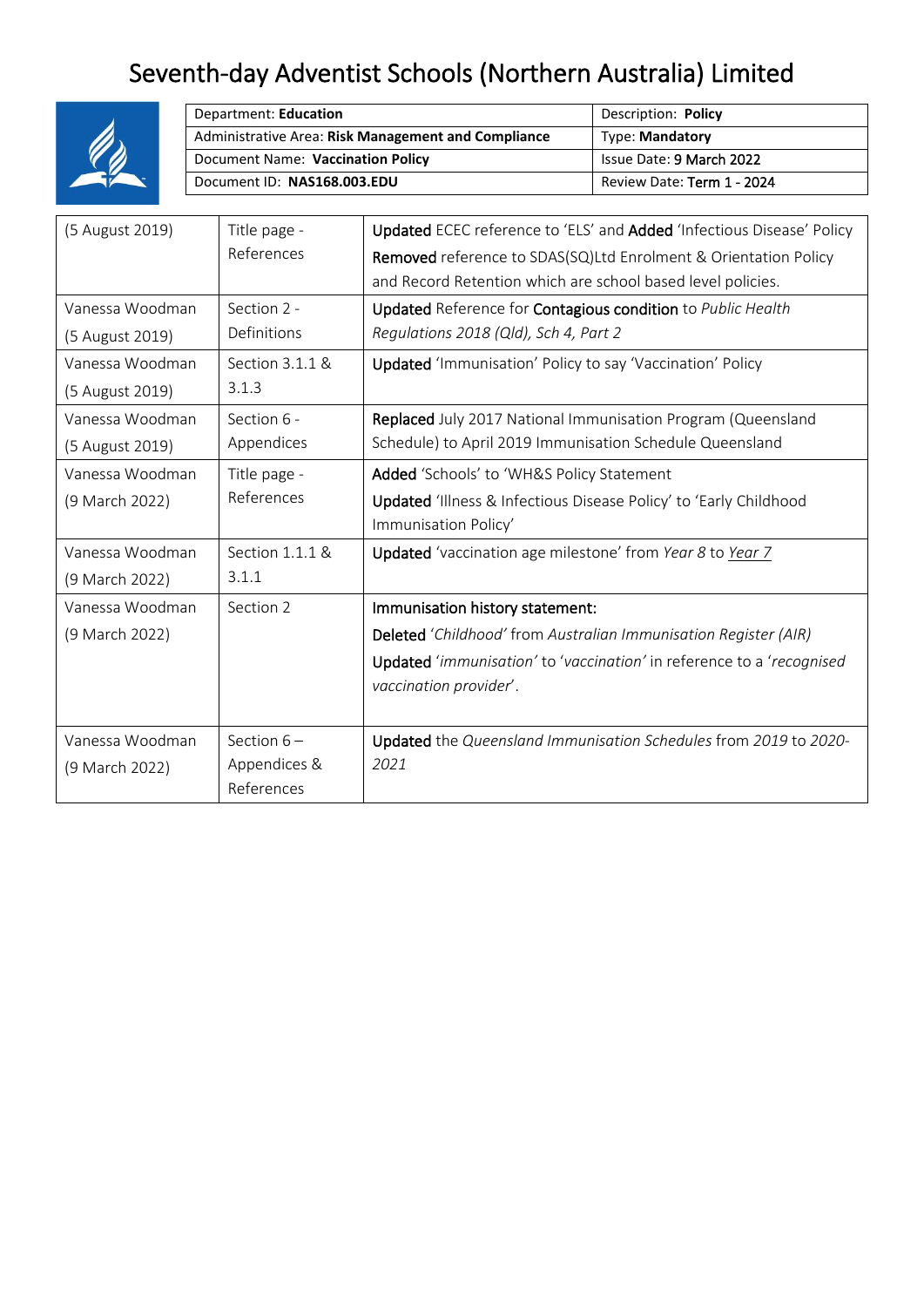### **1. Policy**

Seventh-day Adventist Schools (Northern Australia) Ltd. is committed to ensuring the health and safety of children and employees at the schools we operate who are at risk of exposure to diseases that are preventable by vaccination. Immunisation of children and employees is an effective way to manage this risk.

It is the policy of Seventh-day Adventist Schools (Northern Australia) Ltd. to:

- Actively support the immunisation of all children enrolled at the service;
- Actively support the immunisation of all employees working at the service; and
- Inform parents and employees of vaccination recommendations.

In line with the Public Health Act 2005, Seventh-day Adventist Schools (Northern Australia) Ltd. will comply with requests from Queensland Health for information regarding a child enrolled at the service who has a contagious condition.

#### **1.1.1 Children**

Seventh-day Adventist Schools (Northern Australia) Ltd. requires details of any previous infection with vaccinepreventable diseases and the immunisation status for such disease for each child to be kept in their enrolment record. Accordingly, an immunisation history statement will be sought from families upon the enrolment of their child, and thereafter when the child passes a vaccination age milestone relevant to Seventh-day Adventist Schools (Northern Australia) Ltd. (being in Years 7 and 10).

In accordance with the National Health and Medical Research Council, Seventh-day Adventist Schools (Northern Australia) Ltd. recommends that enrolled children are vaccinated according to their age group. Please see Appendices for more information regarding the recommended vaccinations according to a child's age group.

#### 1.1.2 Outbreaks of Infectious Disease:

In accordance with the *Public Health Act* 2005, if children are not medically vaccinated according to their age group, they will be excluded from attendance at Seventh-day Adventist Schools (Northern Australia) Ltd. during outbreaks of some infectious diseases in the community (such as measles and pertussis), even if the child is well. If a family has not provided an immunisation history statement to the service, Seventh-day Adventist Schools (Northern Australia) Ltd. will assume that the child is not medically vaccinated and act accordingly.

Seventh-day Adventist Schools (Northern Australia) Ltd. requires details of any previous infection with vaccinepreventable diseases and the immunisation status for such diseases for each employee to be kept in their employment record.

Furthermore, Seventh-day Adventist Schools (Northern Australia) Ltd. recommends that its employees are immunised against:

- Pertussis
- Measles–mumps–rubella (MMR)
- Varicella

| Department: Education                               | Description: Policy        |
|-----------------------------------------------------|----------------------------|
| Administrative Area: Risk Management and Compliance | <b>Type: Mandatory</b>     |
| Document Name: Vaccination Policy                   | Issue Date: 9 March 2022   |
| Document ID: NAS168.003.EDU                         | Review Date: Term 1 - 2024 |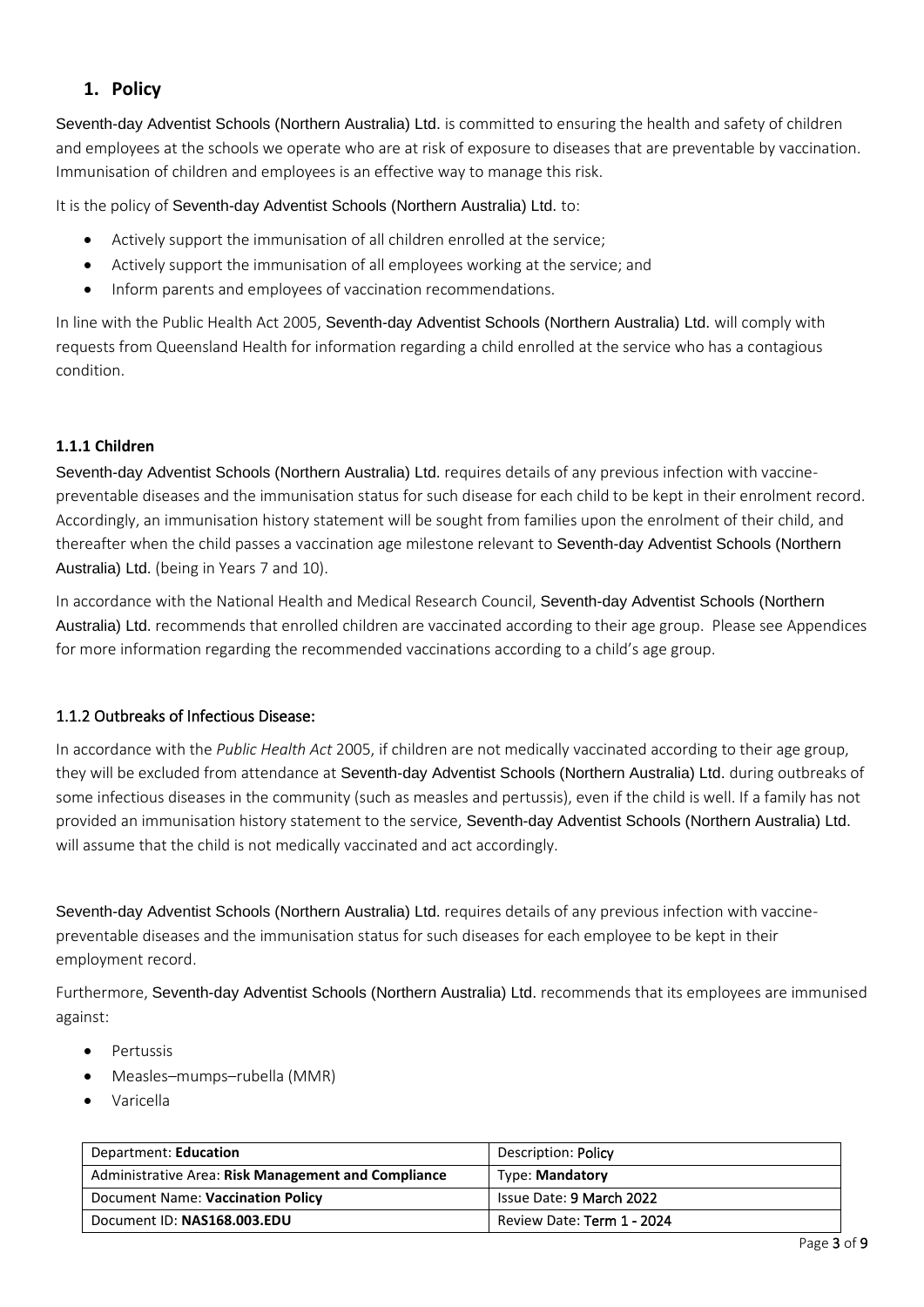- Hepatitis A
- Influenza
- Hepatitis B (if caring for children with intellectual disabilities)

Employees who are pregnant or immunocompromised should seek their own medical advice about vaccinations.

If an employee refuses reasonable requests for immunisation, there may be potential consequences as follows:

Being excluded from work during outbreaks of preventable diseases.

### **2. Definitions**

Definitions relevant to this policy include:

Catch-up schedule: a documented plan to complete a course of vaccination and provide optimal protection against disease as quickly as possible

Contagious condition: means a contagious medical condition prescribed under the *Public Health Regulation* 2018, Schedule 4, Part 2 as a contagious condition

Immunisation: both receiving a vaccine and becoming immune to a disease, as a result of being vaccinated

Immunisation history statement: Section 160A of the *Public Health Act* 2005 defines this statement as being:

- an official record issued by the Australian Immunisation Register (AIR) or
- a letter from a recognised vaccination provider (e.g. a General Practitioner or recognised immunisation nurse).

The Red Book or Personal Health Record from Queensland Health is a good record for parents. However, as it contains hand written immunisation records it is not recognised as an official record of a child's immunisation status and is not an acceptable form of proof of vaccination.

Medically vaccinated: when a person has received a vaccine that has been scientifically proven to be effective in preventing disease

Non-medically vaccinated: when a person has either not received a vaccination at all, or has received a treatment that is said to act as a vaccine but has not been scientifically proven to be effective (e.g. homeopathic or naturopathic vaccination)

Vaccination: having a vaccine; that is, actually getting the injection

# **3. Responsibilities**

#### **3.1.1 Parents**

- To inform the school promptly if their child contracts a preventable disease.
- Be aware of and act in accordance with Seventh-day Adventist Schools (Northern Australia) Ltd. Vaccination Policy;
- Provide an accurate and up to date record of their child's infectious disease record and an up to date immunisation history statement upon enrolment;

| Department: Education                               | Description: Policy        |  |  |
|-----------------------------------------------------|----------------------------|--|--|
| Administrative Area: Risk Management and Compliance | <b>Type: Mandatory</b>     |  |  |
| Document Name: Vaccination Policy                   | Issue Date: 9 March 2022   |  |  |
| Document ID: NAS168.003.EDU                         | Review Date: Term 1 - 2024 |  |  |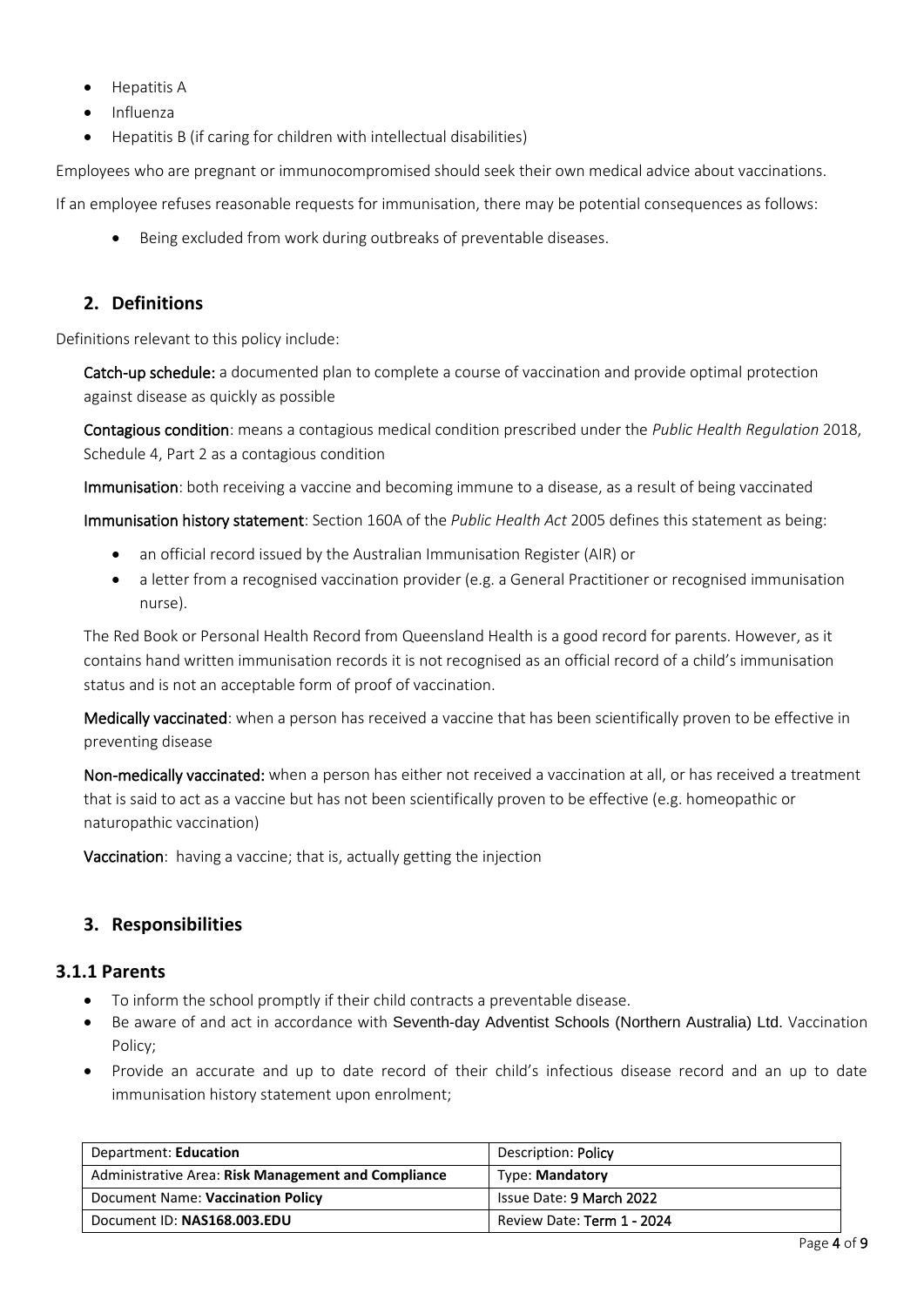- Provide an accurate and up to date copy of their child's immunisation history statement when the child passes a vaccination age milestone relevant to Seventh-day Adventist Schools (Northern Australia) Ltd. (being in Years 7 and 10); and
- Accept and act upon decisions by Seventh-day Adventist Schools (Northern Australia) Ltd. to exclude their child during outbreaks of some infectious diseases if the child is not medically vaccinated against the disease, as recommended by the National Health and Medical Research Council exclusion guidelines and the *Public Health Act* 2005.

# **3.1.2 School Principal**

- To discuss with the parents/carers:
	- o The school's policy on vaccination including the recommendation that all students should be vaccinated,
	- o The need for disclosure to the school of the child's vaccination status and record
	- o The need to keep their child home during outbreaks of preventable diseases in the community
	- o The need to inform the school promptly if the child contracts a preventable disease.
- To communicate with school staff and provide:
	- o training and support regarding
		- the vaccination policy,
		- **■** Information about their obligation to provide the school with their vaccination status and record.
		- Their obligation to remain at home during outbreaks of preventable diseases in the community.
		- **Their obligation to exclude from school unvaccinated children during outbreaks of preventable** diseases in the community.
- Keep up to date and accurate records of the immunisation status of children and employees;
- Manage the collection of "sensitive information" about health information, including immunisation, in accordance with the *Australian Privacy Principles;*
- Take all reasonable steps to encourage children and employees who are not medically vaccinated to be vaccinated; and
- Comply with information requests by Queensland Health under section 172 of the *Public Health Act* 2005.

# **3.1.3 School Staff**

- To participate in training provided regarding the vaccination policy.
- To follow any instructions and directions given by the School Principal regarding preventable diseases.
- Be aware of and act in accordance with Seventh-day Adventist Schools (Northern Australia) Ltd. Vaccination Policy;
- Provide an accurate and up to date record of their infectious disease record and immunisation status upon commencement;
- Advise Seventh-day Adventist Schools (Northern Australia) Ltd. in a timely manner when they receive a vaccination;
- Accept and act upon decisions by Seventh-day Adventist Schools (Northern Australia) Ltd. to take appropriate action to protect employees who are not medically immunised from infectious diseases; and

| Department: Education                               | Description: Policy        |
|-----------------------------------------------------|----------------------------|
| Administrative Area: Risk Management and Compliance | <b>Type: Mandatory</b>     |
| Document Name: Vaccination Policy                   | Issue Date: 9 March 2022   |
| Document ID: NAS168.003.EDU                         | Review Date: Term 1 - 2024 |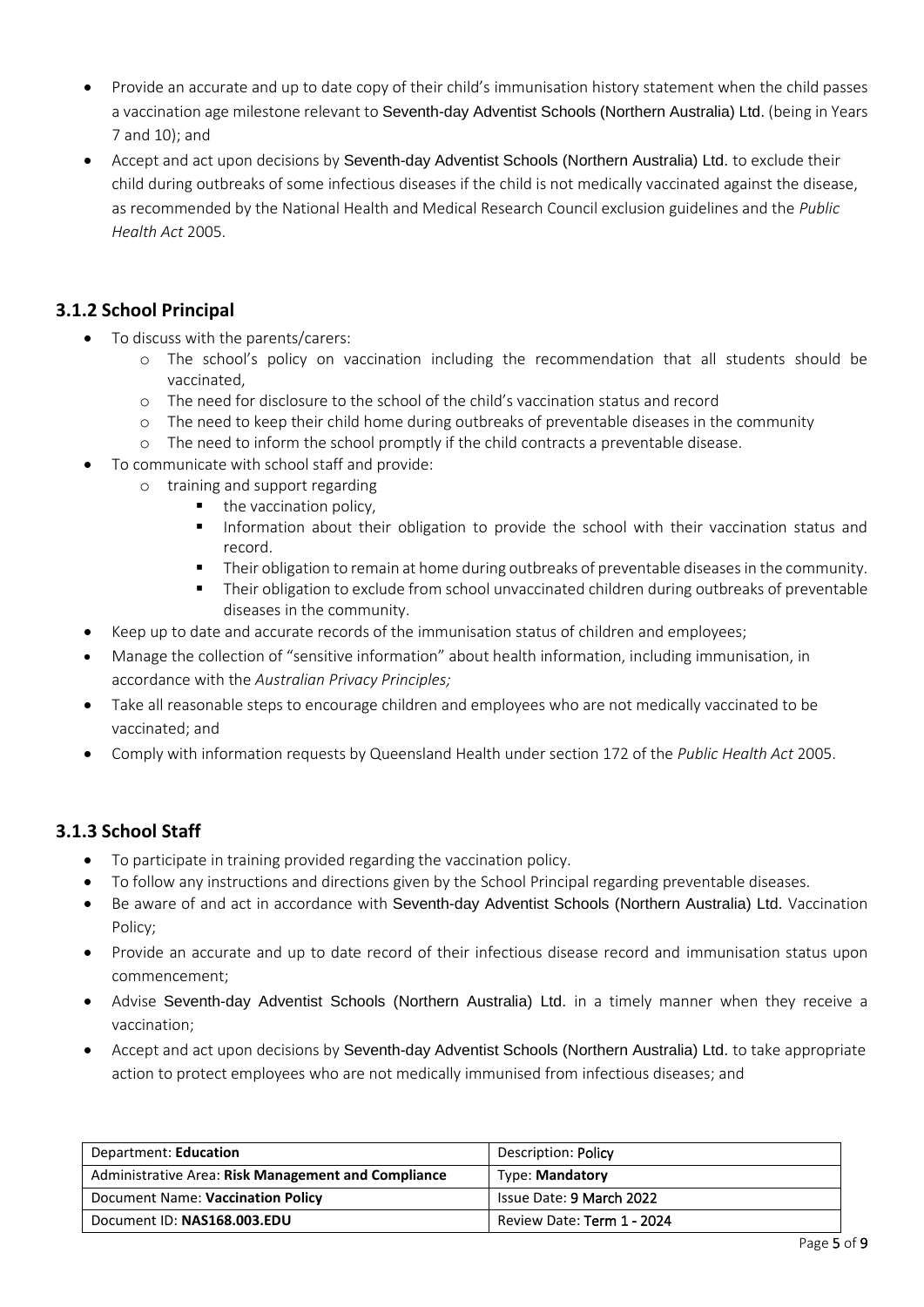• Accept and act upon decisions by Seventh-day Adventist Schools (Northern Australia) Ltd. to exclude employees during outbreaks of some infectious diseases if they are not medically vaccinated against the disease, as recommended by the National Health and Medical Research Council exclusion guidelines.

### **4. Implementation**

In practice, Seventh-day Adventist Schools (Northern Australia) Ltd. commitment to effectively managing the risk of exposure to diseases that are preventable by vaccination means that it will implement the following measures:

- Awareness regularly raise awareness of the importance of immunisation, including by the development and implementation of this Policy, taking all reasonable steps to encourage children and employees to be vaccinated via the clear support and promotion of this Policy; and
- Record keeping, monitoring, reporting keep appropriate records, monitor and report on immunisation within the school.
- Recognise preventable diseases as a hazard when carrying out risk assessments for excursions to remote and/or overseas locations where the availability of medical assistance is limited and take into account risks to the following:
	- o Unvaccinated children
	- o Unvaccinated staff
	- o Other people with whom students may come into contact during the excursion such as passengers on all forms of transport and unvaccinated people in developing countries.
- Where preventable diseases are included as a hazard, the same risk management principles must be applied as with all other hazards. Eliminate the hazard where practicable and apply control measures where it is not. Residual risk ratings must be tolerable or lower for the excursion to proceed. Because excluding unvaccinated children from class during outbreaks of preventable diseases is part of this policy, exclusion of unvaccinated children from high risk activities where prompt, up-to-date medical treatment is not easily accessible must be considered as a viable method of controlling risk.

# **5. Compliance and Monitoring**

In accordance with its responsibilities, Seventh-day Adventist Schools (Northern Australia) Ltd. will undertake the following compliance and monitoring activities:

- Keep up to date and accurate records of the immunisation status of children and employees, as follows:
	- o Develop a child and employee immunisation record that documents each child and employee's previous infection with vaccine-preventable diseases or immunisation for such diseases;
	- o Require all new and current children and employees to complete the immunisation record;
	- o When enrolling children, make a note of when the child will need updates to their vaccinations and remind parents of this in the month prior;
	- o Regularly update child and employee immunisation records as vaccinations are administered; and

| Department: Education                               | Description: Policy        |
|-----------------------------------------------------|----------------------------|
| Administrative Area: Risk Management and Compliance | <b>Type: Mandatory</b>     |
| Document Name: Vaccination Policy                   | Issue Date: 9 March 2022   |
| Document ID: NAS168.003.EDU                         | Review Date: Term 1 - 2024 |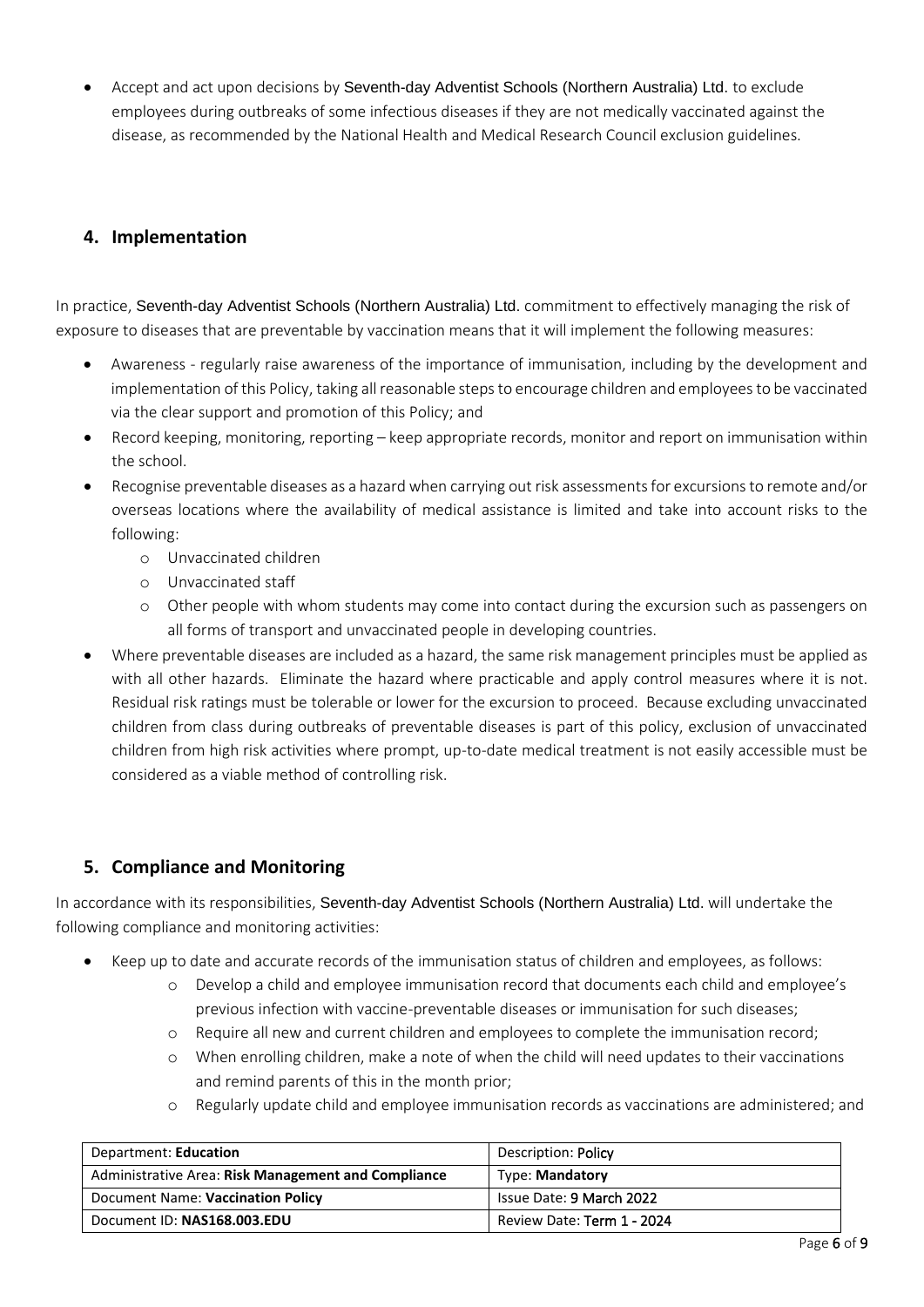- o Conduct an annual review of the immunisation status of all children and employees and take reasonable steps to support appropriate immunisation;
- Document advice given to parents and employees; and
- Comply with requests by Queensland Health under section 172 of the *Public Health Act* 2005.

#### **6. Appendices & References**

#### See Queensland Health:

<https://www.health.qld.gov.au/clinical-practice/guidelines-procedures/diseases-infection/immunisation/schedule>

#### Appendix 1 – Immunisation Schedule Queensland – Children

For larger image: https://www.health.qld.gov.au/ data/assets/pdf file/0032/989114/qld-immunisation-schedule[children.pdf](https://www.health.qld.gov.au/__data/assets/pdf_file/0032/989114/qld-immunisation-schedule-children.pdf)

#### Appendix 2 - Immunisation Schedule Queensland – Adolescents & Adults

For larger image: https://www.health.qld.gov.au/ data/assets/pdf file/0031/989113/qld-immunisation-schedule[adolescent-adult.pdf](https://www.health.qld.gov.au/__data/assets/pdf_file/0031/989113/qld-immunisation-schedule-adolescent-adult.pdf)

| Department: Education                               | Description: Policy        |  |  |
|-----------------------------------------------------|----------------------------|--|--|
| Administrative Area: Risk Management and Compliance | <b>Type: Mandatory</b>     |  |  |
| Document Name: Vaccination Policy                   | Issue Date: 9 March 2022   |  |  |
| Document ID: NAS168.003.EDU                         | Review Date: Term 1 - 2024 |  |  |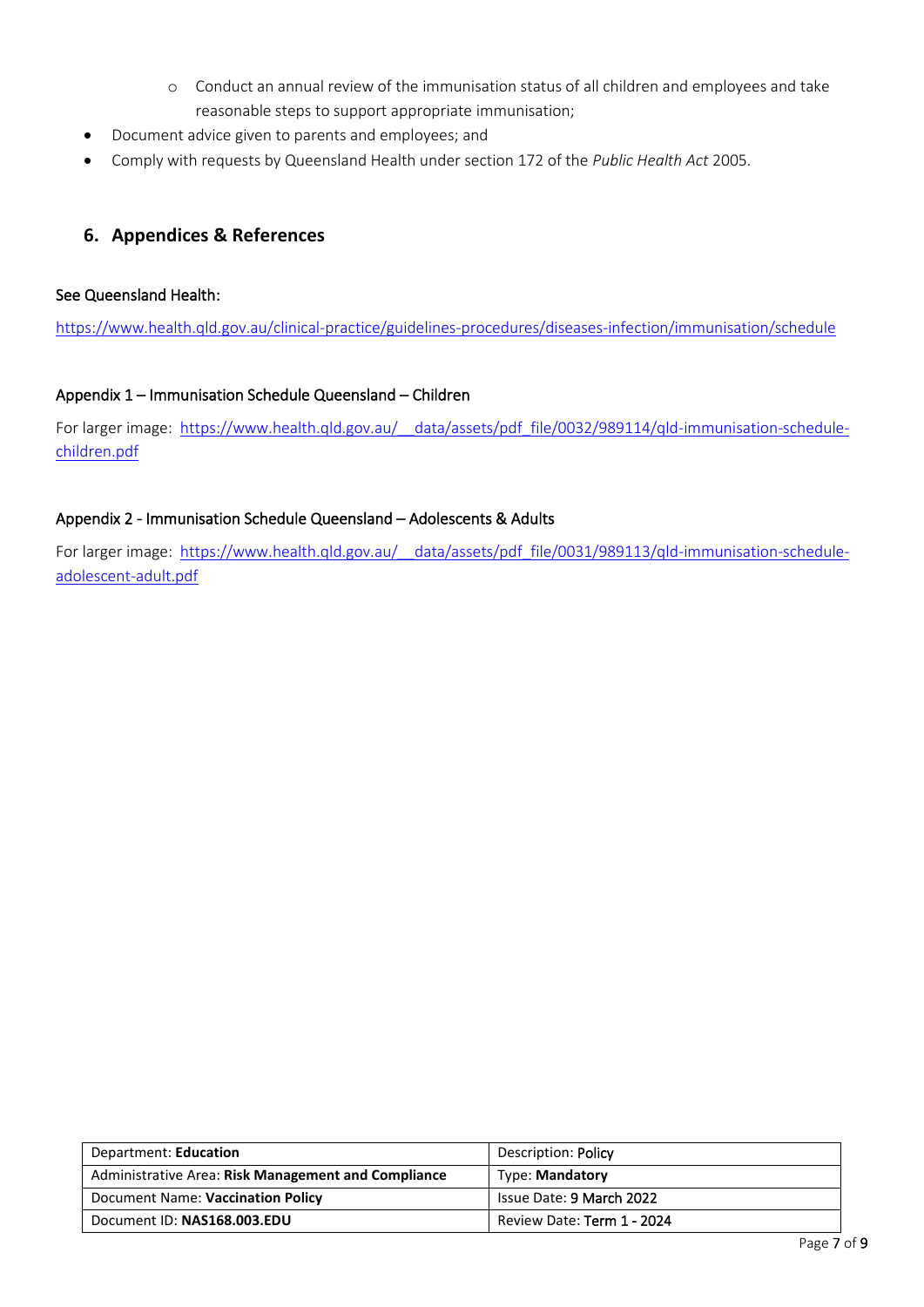# Appendix 1 – Immunisation Schedule Queensland - Children

| <b>Immunisation Schedule Queensland</b>                                                                                                                                                                                                                                                                                                                                                                                                                                                                                                                                                                |                                     |                                                        |                                                                                                                                                  |                                                                                 |                                                                                            | <b>July 2020</b>                   |                                                                                                                                                                                                                                                                                                                             |
|--------------------------------------------------------------------------------------------------------------------------------------------------------------------------------------------------------------------------------------------------------------------------------------------------------------------------------------------------------------------------------------------------------------------------------------------------------------------------------------------------------------------------------------------------------------------------------------------------------|-------------------------------------|--------------------------------------------------------|--------------------------------------------------------------------------------------------------------------------------------------------------|---------------------------------------------------------------------------------|--------------------------------------------------------------------------------------------|------------------------------------|-----------------------------------------------------------------------------------------------------------------------------------------------------------------------------------------------------------------------------------------------------------------------------------------------------------------------------|
| <b>CHILDREN</b><br><b>Guneristand</b><br>Government                                                                                                                                                                                                                                                                                                                                                                                                                                                                                                                                                    |                                     |                                                        |                                                                                                                                                  |                                                                                 |                                                                                            |                                    |                                                                                                                                                                                                                                                                                                                             |
| LEGEND<br>Before vaccinating:<br>в<br>Reconstitute<br>. ALWAYS review the Australian Immunisation Register (AIR) to check the patient's previous immunisation history<br>. Check the online Australian Immunisation Handbook (the Handbook) or download the Handbook app for information about<br>IM<br>Intramuscular<br>catch-up vaccination, timing of vaccination for special risk groups at immunisationhandbook. health.gov.au/<br>sc<br>Subcutaneous<br>. Check the correct vaccine dose number has been recorded and report all vaccinations to AIR as soon as possible.<br>AL<br>Anterolateral |                                     |                                                        |                                                                                                                                                  |                                                                                 |                                                                                            |                                    |                                                                                                                                                                                                                                                                                                                             |
| <b>AGE</b>                                                                                                                                                                                                                                                                                                                                                                                                                                                                                                                                                                                             | <b>DISEASE</b>                      | <b>VACCINE BRAND</b>                                   | <b>ALL CHILDREN</b><br><b>Onci. Aboriginal</b><br>and Torres Strait<br><b>Islander children</b><br>and Children<br>with medical risk<br>factors) | <b>Aboriginal</b><br>and Torres<br><b>Strait</b><br><b>Islander</b><br>children | <b>Additional vaccines for:</b><br><b>Children</b><br>born with<br>medical<br>risk factors | <b>METHOD</b><br><b>&amp; SITE</b> | <b>IMPORTANT NOTES</b><br>. Note applies to all children<br>Note applies to Aboriginal and Torres Strait<br><b>Islander children</b><br>$\blacklozenge$ Note applies to children born with medical<br>risk factors                                                                                                          |
| <b>IMPORTANT:</b>                                                                                                                                                                                                                                                                                                                                                                                                                                                                                                                                                                                      | number and timing of doses.         |                                                        |                                                                                                                                                  |                                                                                 |                                                                                            |                                    | Children diagnosed with medical risk factors for invasive meningococcal disease are funded to receive multiple doses of Meningococcal ACWY (Nimenrix) and<br>Meningococcal B (Bexsero) vaccine. The number and timing of doses is dependent on the age at diagnosis. Refer to the Meningococcal chapter of the Handbook for |
|                                                                                                                                                                                                                                                                                                                                                                                                                                                                                                                                                                                                        | <b>Hepatitis B</b>                  | H-B-VaxII paediatric<br>OR Engerix B paediatric        | $\bullet$                                                                                                                                        |                                                                                 |                                                                                            | M / AL thigh                       | . Give within 24 hours of birth. Can be given<br>up to 7 days after birth                                                                                                                                                                                                                                                   |
| <b>Birth</b>                                                                                                                                                                                                                                                                                                                                                                                                                                                                                                                                                                                           | <b>Tuberculosis</b>                 | BCG <sub>R</sub>                                       |                                                                                                                                                  | ▲                                                                               |                                                                                            | Intradermal/<br>Deltoid            | A Aged 15 years living in Aboriginal and<br>Torres Strait Islander communities. For<br>further information regarding eligibility<br>search 'BCG vaccination' on the Queensland<br><b>Health website</b>                                                                                                                     |
|                                                                                                                                                                                                                                                                                                                                                                                                                                                                                                                                                                                                        | DTPa-hepB-IPV-Hib                   | Infanrix Hexa <b>R</b>                                 | $\bullet$                                                                                                                                        |                                                                                 |                                                                                            | IM / AL thigh                      |                                                                                                                                                                                                                                                                                                                             |
| 2 months                                                                                                                                                                                                                                                                                                                                                                                                                                                                                                                                                                                               | Pneumococcal                        | Prevenar 13                                            | ┍                                                                                                                                                |                                                                                 |                                                                                            | <b>M</b> / AL thigh                |                                                                                                                                                                                                                                                                                                                             |
| (can be given<br>from 6 weeks)<br><b>AND</b><br>4 months                                                                                                                                                                                                                                                                                                                                                                                                                                                                                                                                               | <b>Rotavirus</b>                    | <b>Rotarix</b>                                         |                                                                                                                                                  |                                                                                 |                                                                                            | Oral / By mouth                    | . First dose must be given cis weeks of<br>age. Second dose must be given c25 weeks<br>of age. Check Rotarix wheel for timing of<br>vaccination                                                                                                                                                                             |
|                                                                                                                                                                                                                                                                                                                                                                                                                                                                                                                                                                                                        | <b>Meningococcal B</b>              | Bexsero                                                |                                                                                                                                                  | ▲                                                                               |                                                                                            | <b>M</b> / AL thigh                |                                                                                                                                                                                                                                                                                                                             |
|                                                                                                                                                                                                                                                                                                                                                                                                                                                                                                                                                                                                        | DTPa-hepB-IPV-Hib                   | Infanrix Hexa <b>R</b>                                 | ┍                                                                                                                                                |                                                                                 |                                                                                            | <b>M</b> / AL thigh                |                                                                                                                                                                                                                                                                                                                             |
| 6 months                                                                                                                                                                                                                                                                                                                                                                                                                                                                                                                                                                                               | <b>Meningococcal B</b>              | Bexsero                                                |                                                                                                                                                  | ▲                                                                               |                                                                                            | M / AL thigh                       | Aboriginal and Torres Strait Islander<br>children with medical risk factors for IMD<br>(see Handbook)                                                                                                                                                                                                                       |
|                                                                                                                                                                                                                                                                                                                                                                                                                                                                                                                                                                                                        | Pneumococcal                        | Prevenar 13                                            |                                                                                                                                                  | ▲                                                                               |                                                                                            | M / AL thigh                       | * Medical risk factors for invasive<br>pneumococcal disease (IPD) (see<br>Handbook)                                                                                                                                                                                                                                         |
|                                                                                                                                                                                                                                                                                                                                                                                                                                                                                                                                                                                                        | Measles-mumps-<br>rubella           | Priorix <b>R</b><br>OR MMRII <b>EX</b>                 | $\bullet$                                                                                                                                        |                                                                                 |                                                                                            | IM or SC / Deltoid                 |                                                                                                                                                                                                                                                                                                                             |
|                                                                                                                                                                                                                                                                                                                                                                                                                                                                                                                                                                                                        | <b>Meningococcal ACWY</b>           | Nimenrix R                                             | $\bullet$                                                                                                                                        |                                                                                 |                                                                                            | <b>IM / Deltoid</b>                |                                                                                                                                                                                                                                                                                                                             |
| 12 months                                                                                                                                                                                                                                                                                                                                                                                                                                                                                                                                                                                              | Pneumococcal                        | Prevenar 13                                            |                                                                                                                                                  |                                                                                 |                                                                                            | IM / Deltoid                       | * Children diagnosed with medical risk<br>factors for IPD at >12 months refer to the<br>Adolescents & Adults schedule for number<br>and timing of doses                                                                                                                                                                     |
|                                                                                                                                                                                                                                                                                                                                                                                                                                                                                                                                                                                                        | <b>Meningococcal B</b>              | Bexsero                                                |                                                                                                                                                  | ▲                                                                               |                                                                                            | IM /Deltoid                        |                                                                                                                                                                                                                                                                                                                             |
|                                                                                                                                                                                                                                                                                                                                                                                                                                                                                                                                                                                                        | <b>Hepatitis B</b>                  | H-B-VaxII paediatric<br><b>OR Engerix B paediatric</b> |                                                                                                                                                  |                                                                                 |                                                                                            | IM / Deltoid                       | ♦ Premature baby <32 weeks gestation or<br>(2000g birthweight only                                                                                                                                                                                                                                                          |
|                                                                                                                                                                                                                                                                                                                                                                                                                                                                                                                                                                                                        | Measles-mumps-<br>rubella-varicella | Priorix Tetra<br>OR Proguad R                          | $\bullet$                                                                                                                                        |                                                                                 |                                                                                            | IM or SC / Deltoid                 |                                                                                                                                                                                                                                                                                                                             |
| 18 months                                                                                                                                                                                                                                                                                                                                                                                                                                                                                                                                                                                              | Haemophilus<br>Influenzae type b    | Act-HIB                                                | О                                                                                                                                                |                                                                                 |                                                                                            | IM or SC / Deltoid                 |                                                                                                                                                                                                                                                                                                                             |
|                                                                                                                                                                                                                                                                                                                                                                                                                                                                                                                                                                                                        | DTPa                                | Infanrix<br><b>OR Tripacel</b>                         | $\bullet$                                                                                                                                        |                                                                                 |                                                                                            | IM / Deltoid                       |                                                                                                                                                                                                                                                                                                                             |
|                                                                                                                                                                                                                                                                                                                                                                                                                                                                                                                                                                                                        | <b>Hepatitis A</b>                  | Vaqta paediatric                                       |                                                                                                                                                  | ▲                                                                               |                                                                                            | <b>IM / Deltoid</b>                |                                                                                                                                                                                                                                                                                                                             |
|                                                                                                                                                                                                                                                                                                                                                                                                                                                                                                                                                                                                        | DTPa-IPV                            | <b>Infanrix IPV</b><br><b>OR Quadracel</b>             | $\bullet$                                                                                                                                        |                                                                                 |                                                                                            | IM / Deltoid                       |                                                                                                                                                                                                                                                                                                                             |
| <b>4 years</b>                                                                                                                                                                                                                                                                                                                                                                                                                                                                                                                                                                                         | <b>Hepatitis A</b>                  | Vaqta paediatric                                       |                                                                                                                                                  | ▲                                                                               |                                                                                            | IM / Deltoid                       |                                                                                                                                                                                                                                                                                                                             |
|                                                                                                                                                                                                                                                                                                                                                                                                                                                                                                                                                                                                        | Pneumococcal                        | Pneumovax 23                                           |                                                                                                                                                  | ▲                                                                               |                                                                                            | IM or SC / Deltoid                 | * Medical risk factors for IPD (see<br>Handbook)<br>$\blacktriangle$ $\blacktriangle$ Dose at 4 years of age with additional<br>dose at least 5 years later                                                                                                                                                                 |

| Department: Education                               | Description: Policy        |  |
|-----------------------------------------------------|----------------------------|--|
| Administrative Area: Risk Management and Compliance | <b>Type: Mandatory</b>     |  |
| Document Name: Vaccination Policy                   | Issue Date: 9 March 2022   |  |
| Document ID: NAS168.003.EDU                         | Review Date: Term 1 - 2024 |  |